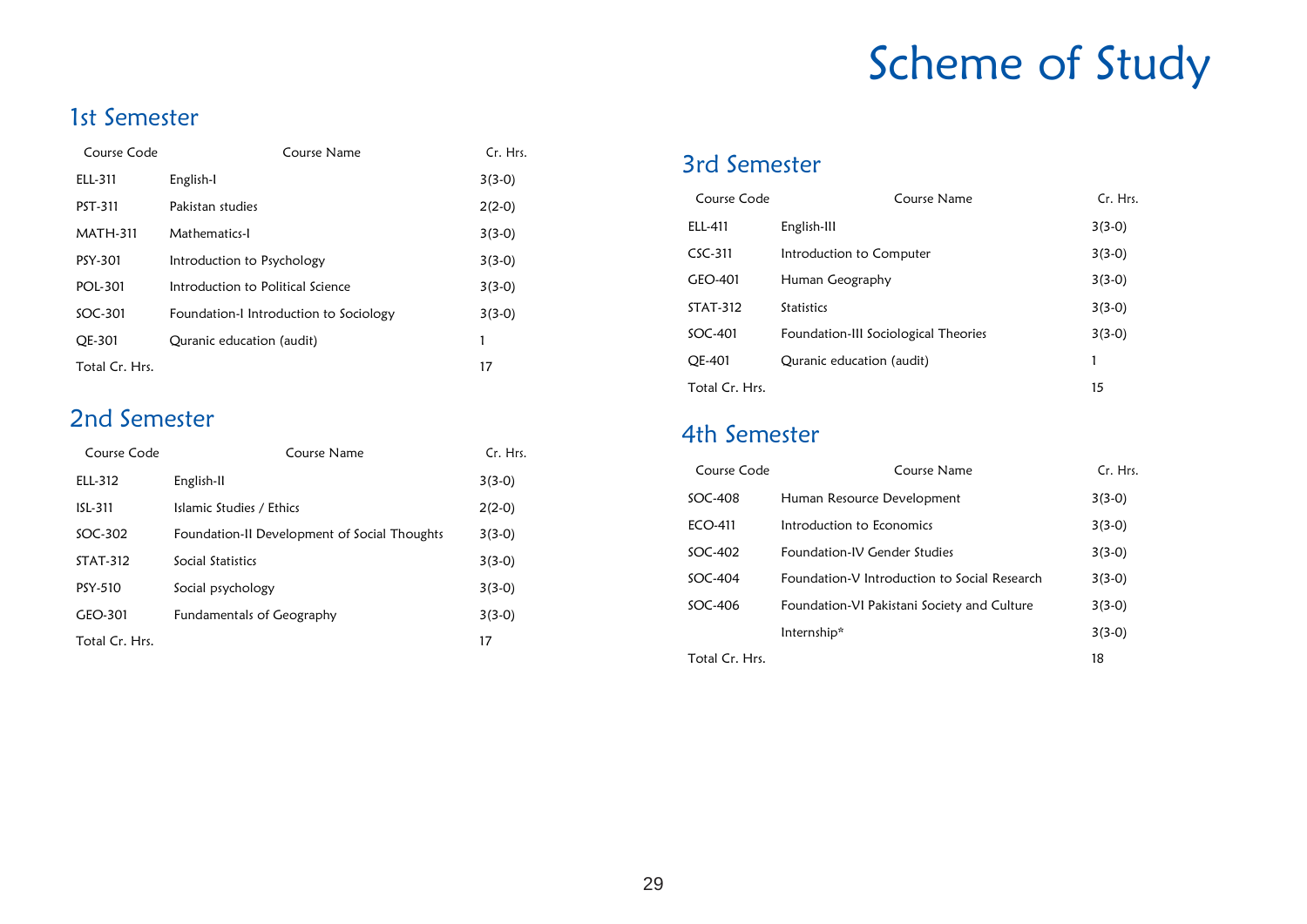## Scheme of Study

## 5th Semester

| Course Code    | Course Name                                       | Cr. Hrs. |
|----------------|---------------------------------------------------|----------|
| SOC-501        | Major-I Community Development                     | $3(3-0)$ |
| $SOC-503$      | Foundation-VII Criminology                        | $3(3-0)$ |
| $SOC-505$      | Major-II Project Management                       | $3(3-0)$ |
| $SOC-507$      | Foundation-VIII Quantitative Research Methodology | $3(3-0)$ |
| $SOC-509$      | Major-III Sociology of Development                | $3(3-0)$ |
| <b>OE-501</b>  | Quranic education (audit)                         |          |
| Total Cr. Hrs. |                                                   | 15       |

## 6th Semester

| Course Code    | Course Name                                    | Cr. Hrs. |
|----------------|------------------------------------------------|----------|
| $SOC-502$      | Major-IV Population Studies                    | $3(3-0)$ |
| $SOC-504$      | Foundation-IX Qualitative Research Methodology | $3(3-0)$ |
| SOC-506        | Major-V Rural Sociology                        | $3(3-0)$ |
| $SOC-508$      | Foundation-X Social Anthropology               | $3(3-0)$ |
| $SOC-510$      | Major-VI Urban Sociology                       | $3(3-0)$ |
| Total Cr. Hrs. |                                                | 15       |

### 7th Semester

| Course Code    | Course Name                                   | Cr. Hrs. |
|----------------|-----------------------------------------------|----------|
| SOC-601        | Major-VII Comparative Social Institutions     | $3(3-0)$ |
| $SOC-603$      | Major-VIII Sociology of Education<br>$3(3-0)$ |          |
| $SOC-605$      | Major-IX Sociology of Health                  | $3(3-0)$ |
|                | Elective-I                                    | $3(3-0)$ |
|                | Elective-II                                   | $3(3-0)$ |
| OE-601         | Quranic education (audit)                     |          |
| Total Cr. Hrs. |                                               | 15       |